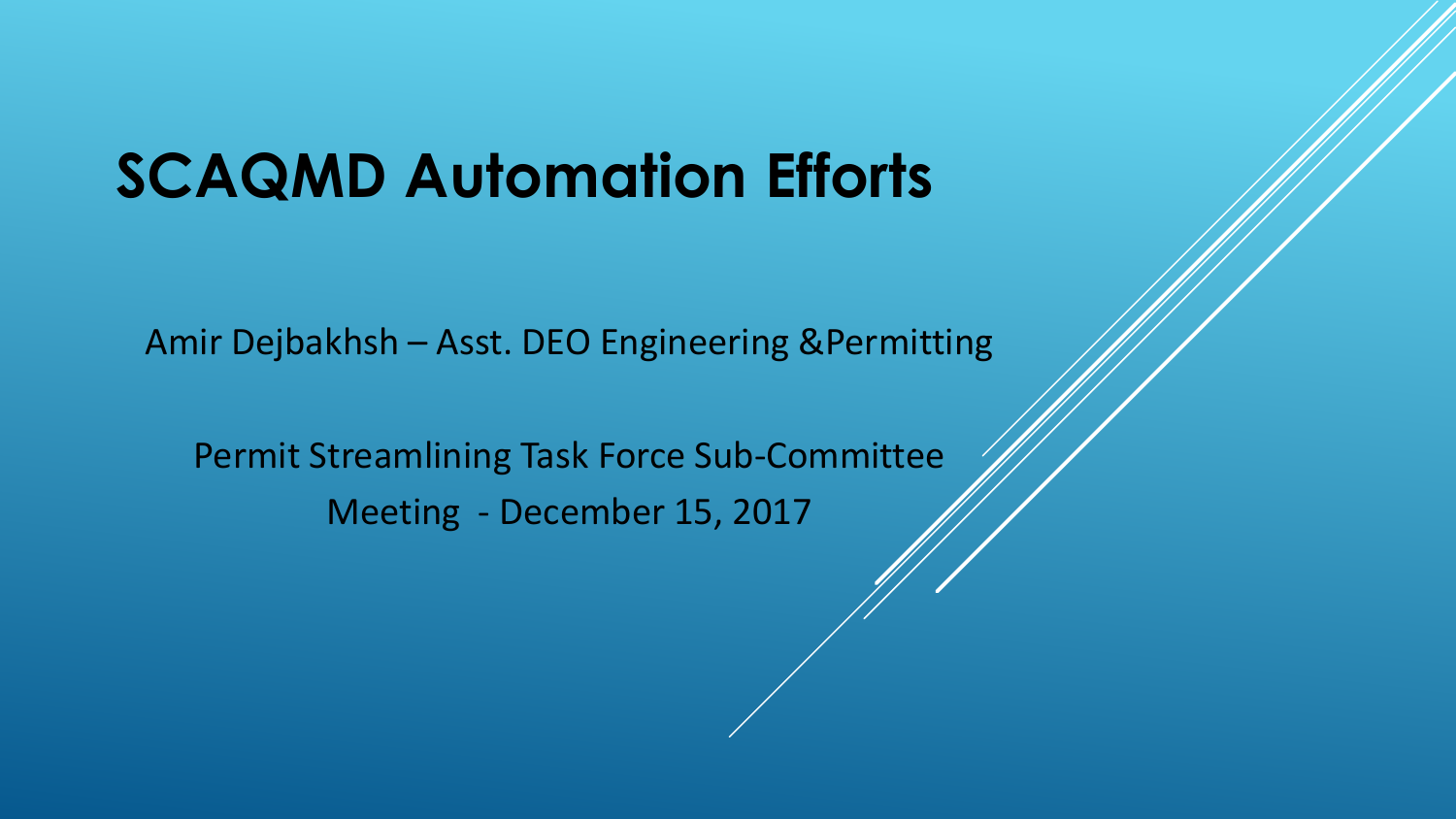# **Automation Efforts – Phase I**

#### $\triangleright$  Forms:

- $\checkmark$  400-A, 400-CEQA and 400-PS
- **▶ On-line Permitting Modules:** 
	- $\checkmark$  Dry Cleaning
	- Automotive Spray Booths
	- $\checkmark$  Gasoline Dispensing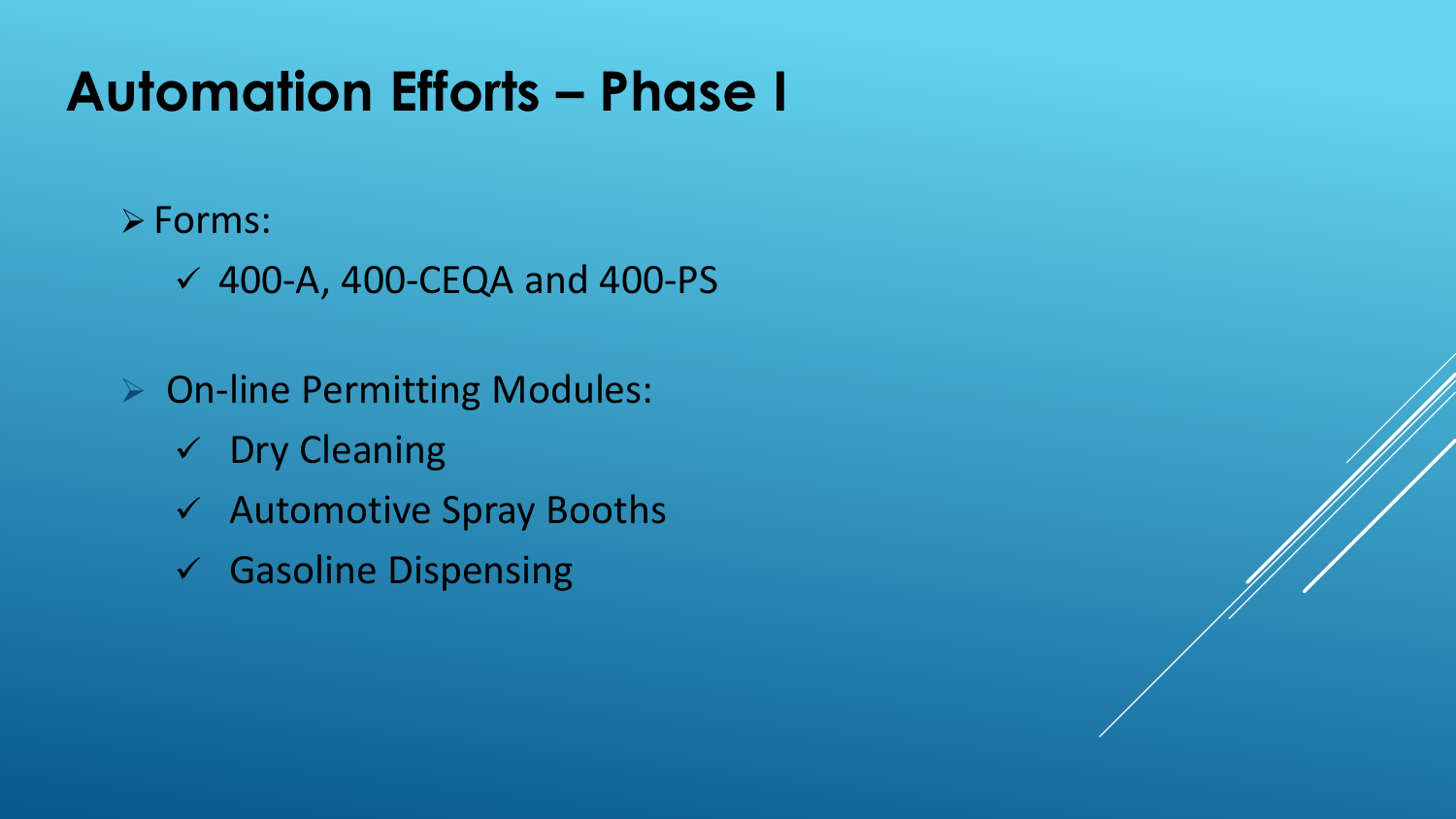#### **FIRST PERMIT ISSUED ONLINE**



**December 2017**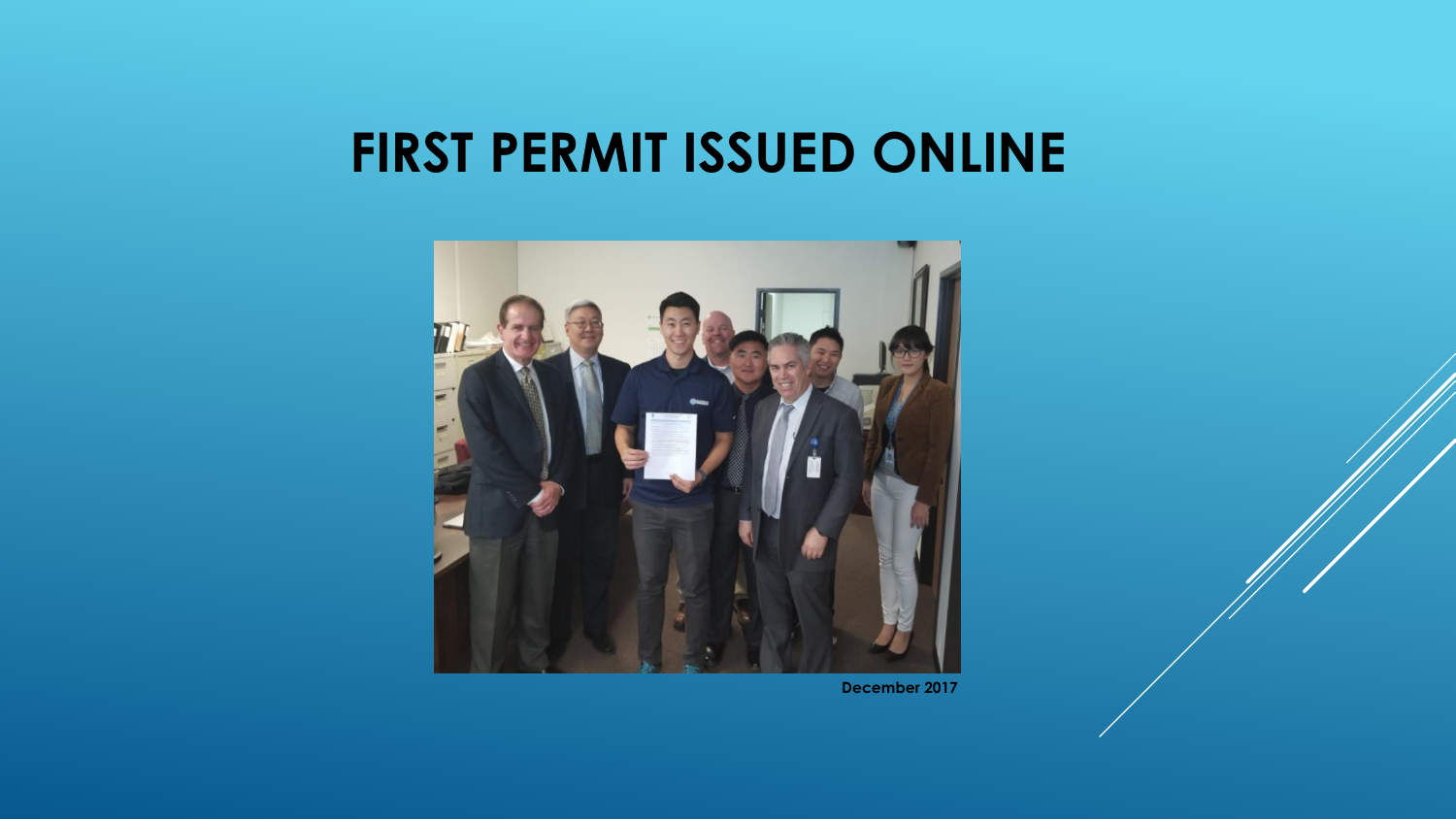## **Automation Efforts – Phase II**

- Certification / Registration Equipment
- $\triangleright$  Rule 222
- $> 400 EX$  Forms
- Application Status Dash Board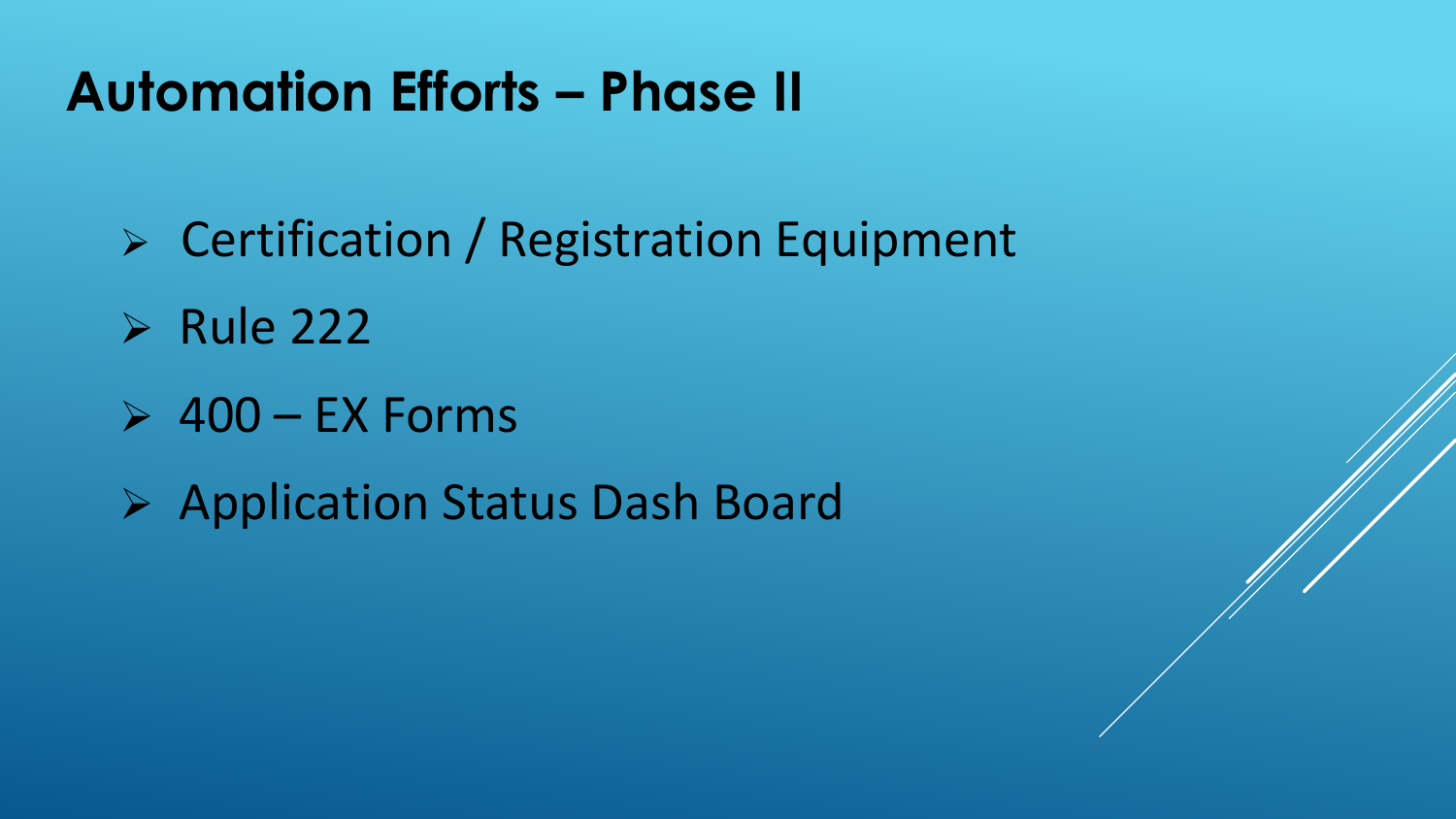# **SCAQMD Title V Program Evaluation Workplan**

Amir Dejbakhsh – Asst. DEO Engineering &Permitting

Permit Streamlining Task Force Sub-Committee Meeting - December 15, 2017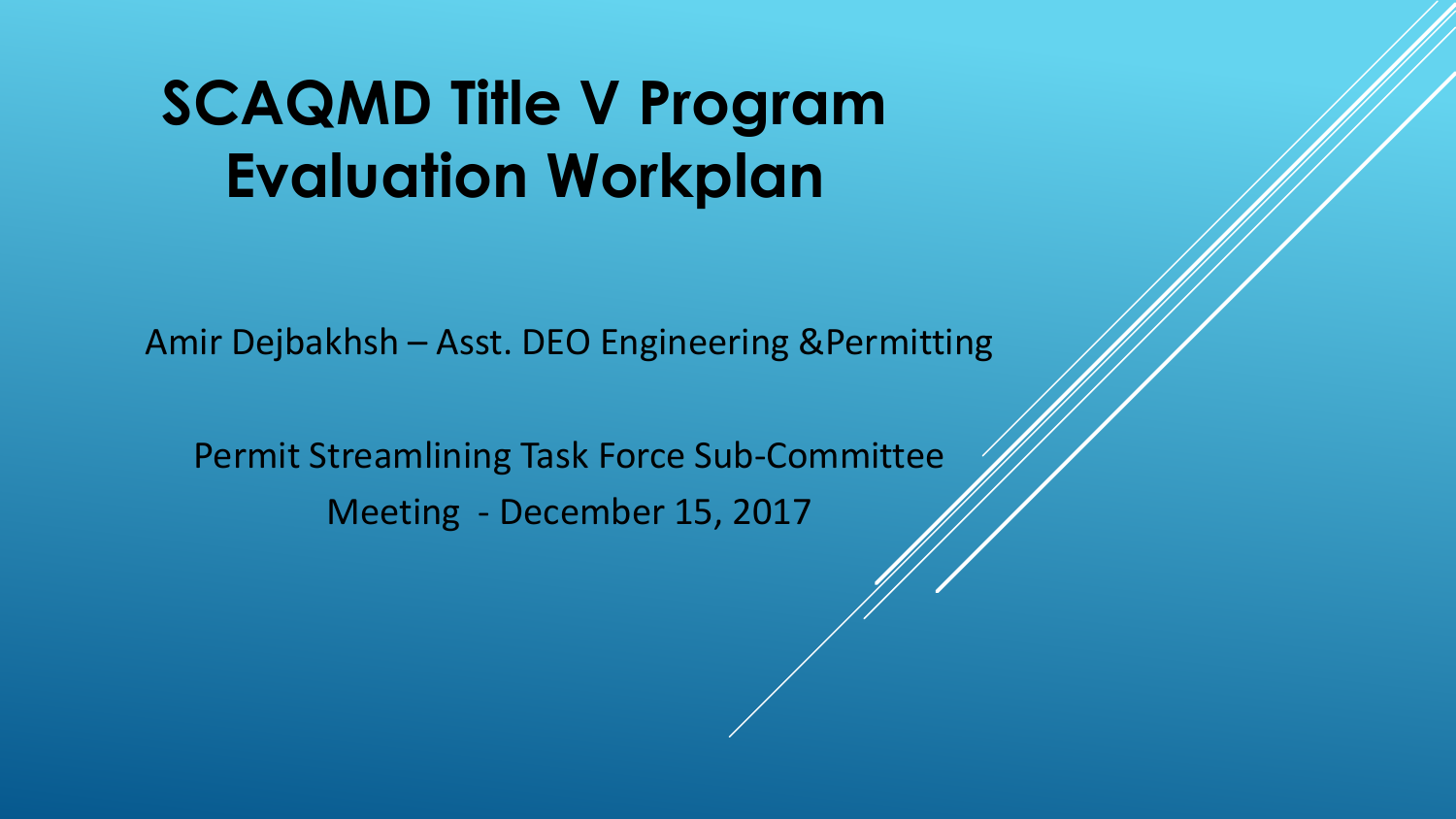#### **Title V Program Evaluation - Background**

2002- Office of Inspector General recommended that EPA re-examine procedure to improve Title V Operating Permitting Program and to implement methods to expedite permit issuance.

2003 – In response, EPA developed an action plan to review Title V Operating Programs

▶ 2016 - EPA Region IX conducted an evaluation of SCAQMD Title V program

(<https://www.epa.gov/caa-permitting/title-v-evaluation-reports-California> )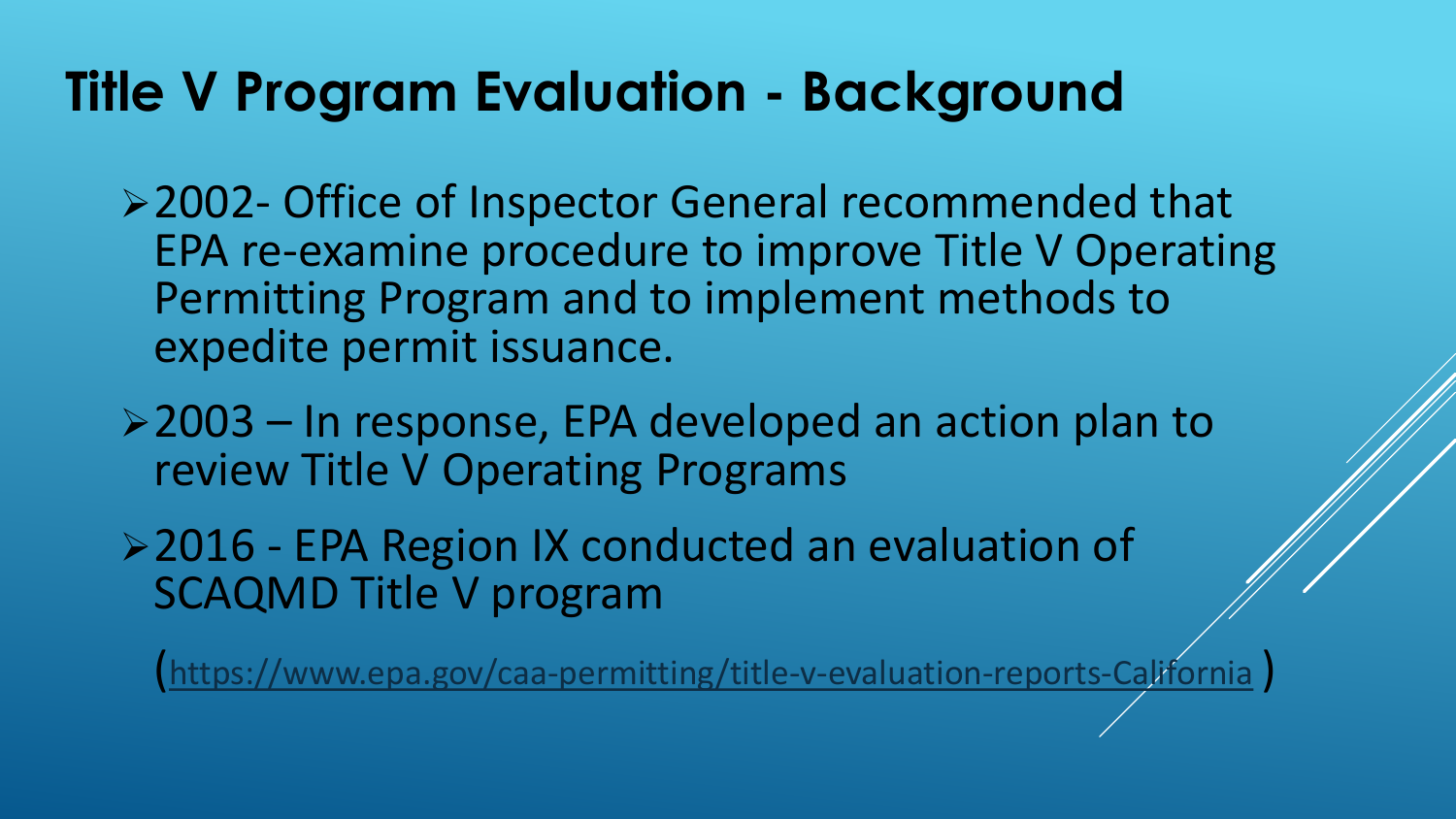#### **SCAQMD Title V Program Evaluation - Stages**

Title V Program Evaluation was conducted in the following stages:

- 1. EPA Region IX sent SCAQMD a questionnaire focusing on Title V program implementation in preparation of site visit at SCAQMD offices
- 2. EPA Region IX conducted internal review of EPA's own set of SCAQMD Title V permits
- 3. EPA Region IX site visit of SCAQMD (March 22-26, 2016)
- 4. EPA Region IX sent results of SCAQMD's Title V Program Evaluation to SCAQMD (September 2016)
- 5. SCAQMD submits to EPA Region IX its workplan to address EPA's findings (August 2017)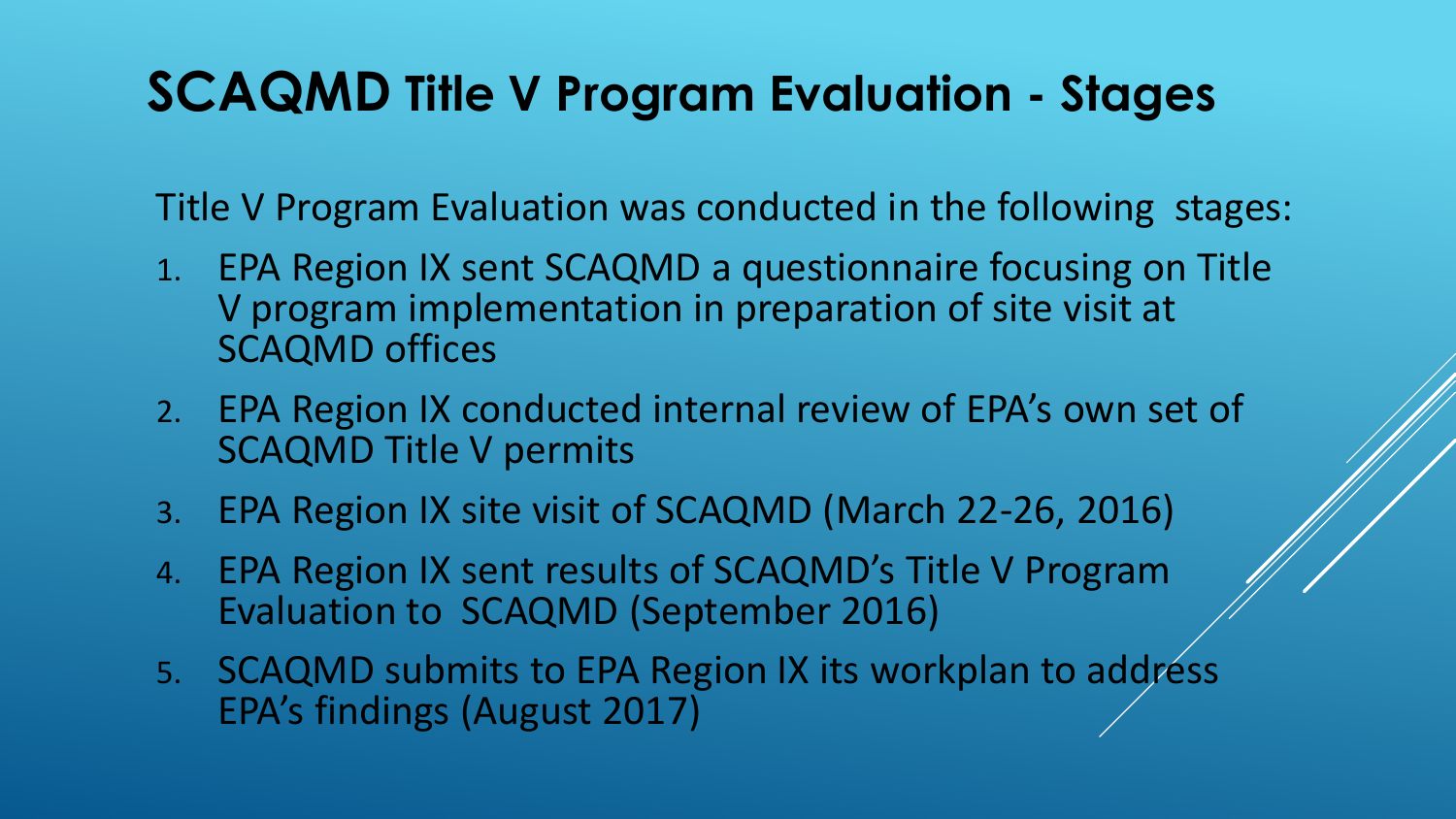# **Title V Program Evaluation - Findings**

EPA Region IX found that SCAQMD implements Title V program in an effective and efficient manner. However, the final report identifies the following opportunities for program improvement:

- $\checkmark$  Statement of Basis Documentation for Initial, Renewals and Revisions
- v High Level Incorporation by Reference (NSPS, NESHAP, etc.)
- $\checkmark$  Permit Availability
- Community Outreach
- EPA 45-day Review Period

 Reclassification as a Synthetic Minor Source (Title V Exclusion Guidelines)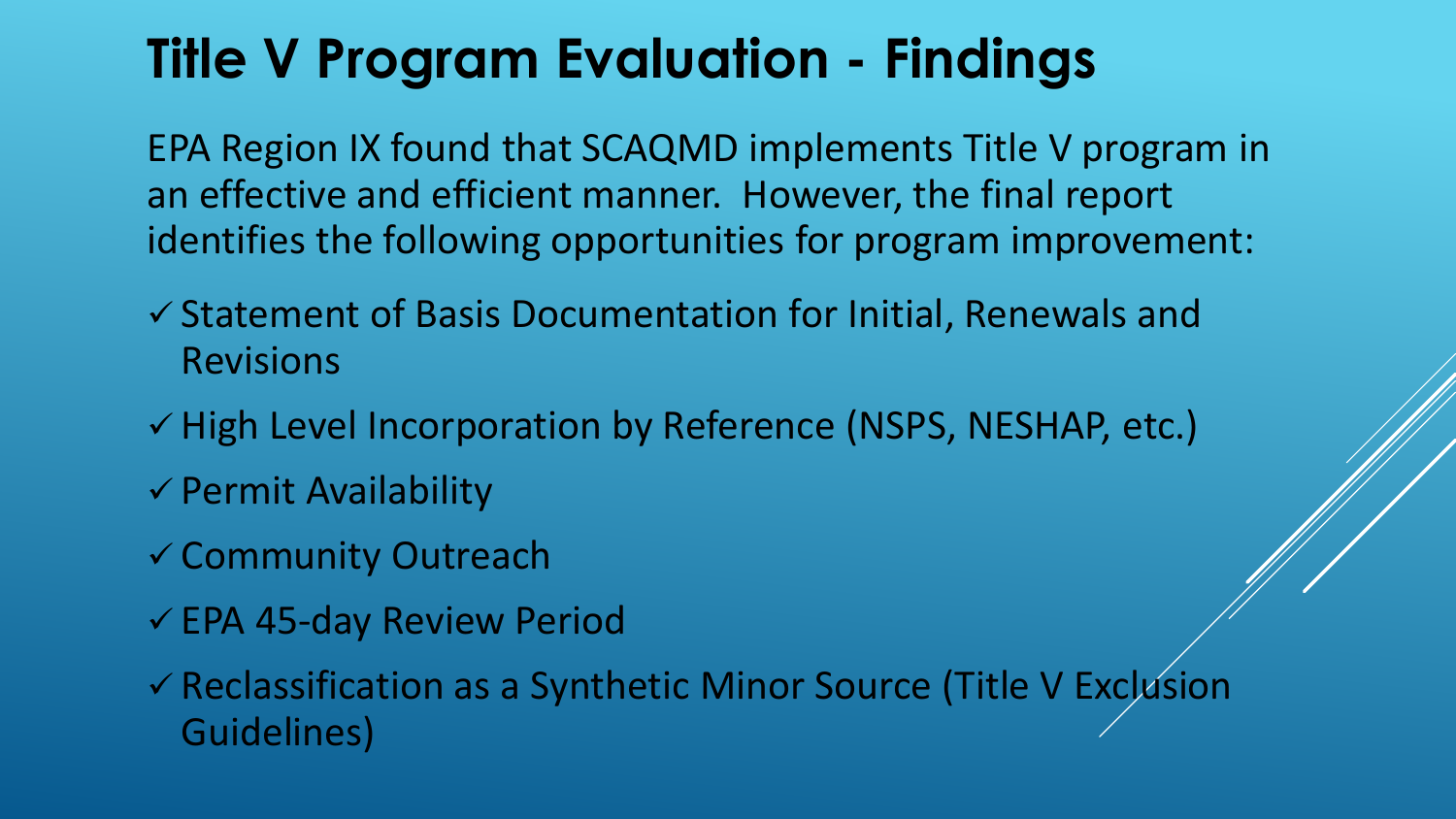### **Title V Program Evaluation - Workplan**

▶ Statement of Basis Documentation - Phased-in approach

- $\checkmark$  Initial Title V Permits January 2018
- $\checkmark$  Renewals At minimum 10% of renewals starting in calendar year 2018
- $\checkmark$  Modifications Only for De-Minimis Significant and Significant Revisions starting in January 2018
- > High Level Incorporation by Reference (NSPS, NESHAP, etc.) Same phased-in approach as described above
- $\triangleright$  Permit Availability
	- Electronic copy of all Title V permits on-line by end of second quarter in 2018